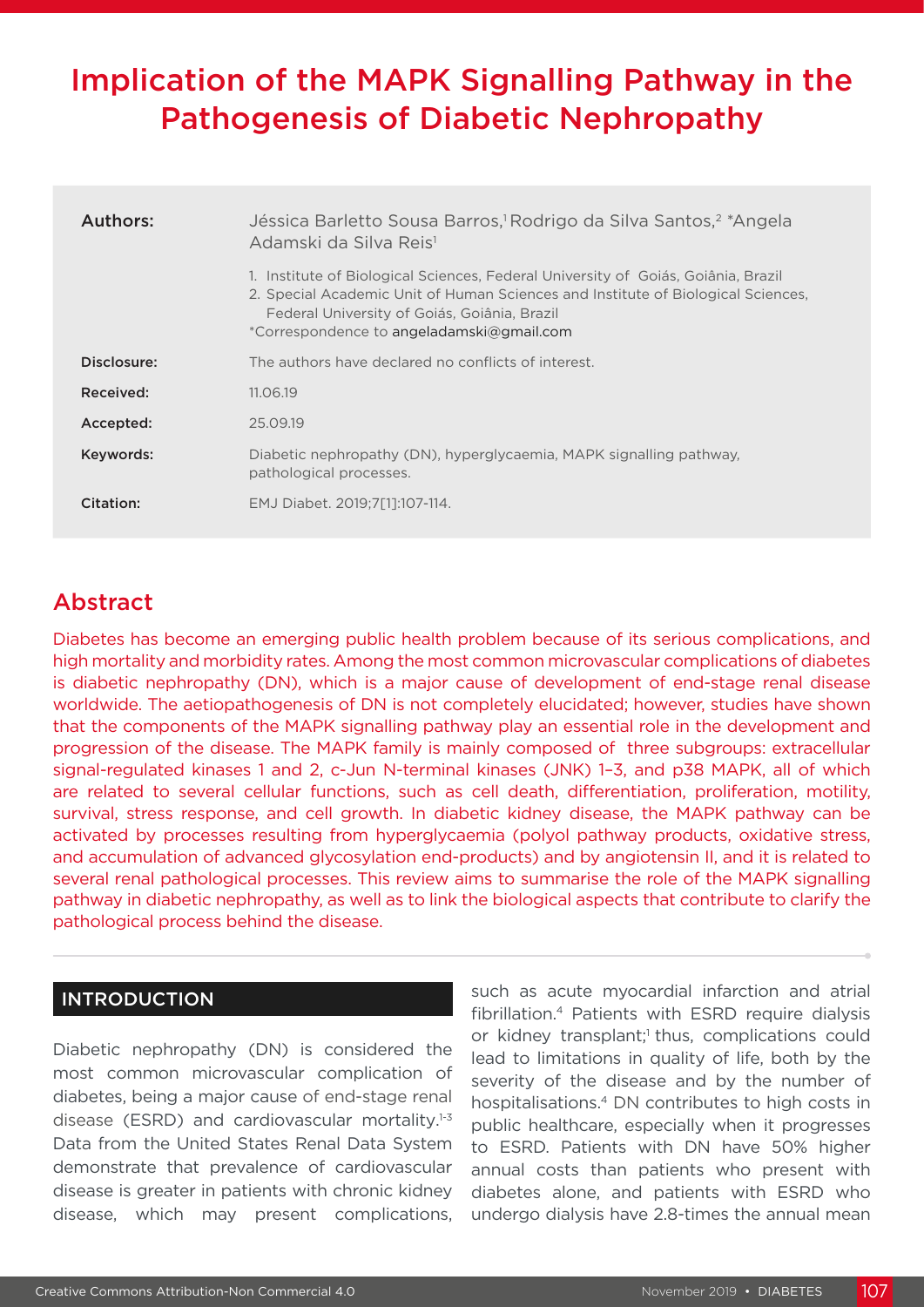costs compared to those with ESRD and are not receiving dialytic treatment.5 Due to the severity of complications and socioeconomic factors related to the disease, many mechanisms are being studied to understand the aetiopathogenesis of the DN because it is still not fully elucidated.<sup>6</sup> Factors such as genetic susceptibility, increased products of the polyol pathway, activation of the renin–angiotensin system, and increased production of advanced glycation end products (AGE) have been related to the physiopathology of the disease.<sup>6</sup>



#### Figure 1: Three major pathways of MAPK: extracellular signal-regulated kinase (ERK) 1 and 2, c-Jun N-terminal kinases (JNK) 1-3 and p38 MAPK.

Cdc42: cell division control protein 42; GDP: guanosine diphosphate; GTP: guanosine triphosphate; GRB2: growth factor receptor-bound protein 2; ERK: extracellular-signal-regulated kinase; JNK: c-Jun N-terminal kinases; MAPK: MAP kinase; MAPKK: MAP kinase kinase; MAPKKK: MAPK kinase kinase kinase; P: phosphorylation; PAR: proteaseactivated receptor; RTK: tyrosine kinase receptors; SOS: Son of Sevenless; TF: transcription factors; TLR4: toll-like receptors 4; TNFR1: tumour necrosis factor receptor 1.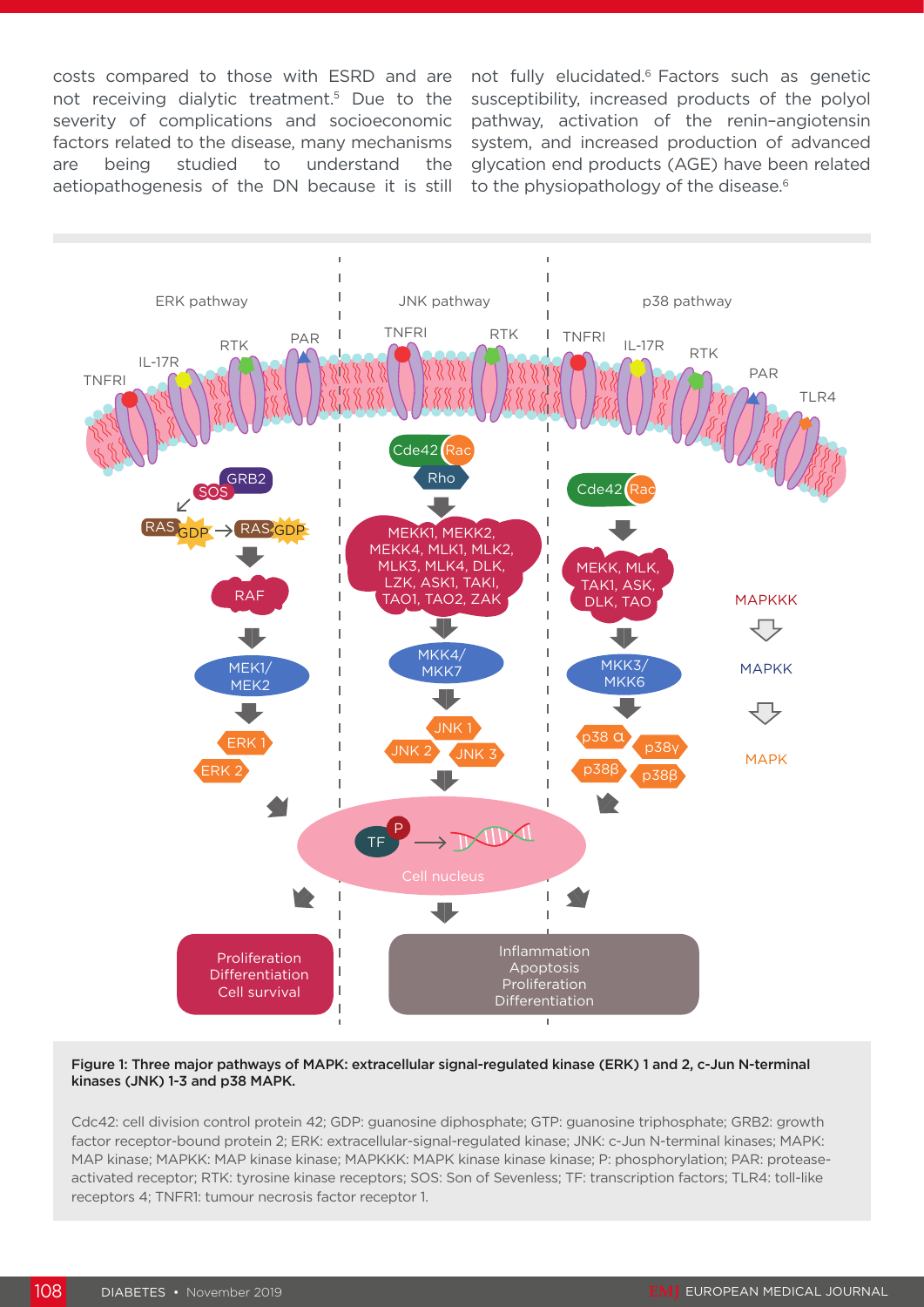It has also been demonstrated that the MAPK signalling pathway plays a crucial role in DN; therefore, it is important to investigate its relationship with the pathogenesis of the disease since this understanding can clarify the pathological process behind the disease and contribute to the development of new therapeutic strategies.7

### MAPK SIGNALLING PATHWAY AND ITS BIOLOGICAL FUNCTIONS

MAPK are a family of serine/threonine protein kinases (Ser/Thr) responsible for promoting intracellular signal transduction from extracellular stimuli.<sup>8</sup> In this way, they regulate innumerable and important cellular actions, such as cell death, differentiation, proliferation, motility, apoptosis, survival, and stress response.<sup>7,9</sup> These proteins are activated by a series of cascade reactions and are composed of three core kinases that are subsequently phosphorylated: MAPK kinase kinase (MAPKKK), MAPK kinase (MAPKK), and MAPK (Figure 1). This cascade has upstream and downstream elements, known as MAPK kinase kinase kinase (MAPKKKK) and MAPK activated protein kinase (MAPKAPK), respectively.<sup>9</sup> The MAPK group is classified into three major subgroups: extracellular signal-regulated kinase (ERK) 1 and 2, c-Jun N-terminal kinases (JNK) 1-3, and p38 MAPK.<sup>7</sup> ERK are activated by growth factors, while JNK and p38 MAPK are activated by cytokines, cell death receptors, mitogens, and stressors (oxidative stress, hypoxia, thermal shock, and ultraviolet radiation), and therefore also known as stress-activated protein kinases (SAPK) (Figure 1).10,11 ERK is an essential signalling pathway that controls cellular processes, such as proliferation, survival, and differentiation. Activation of ERK begins with the recruitment of the adapter protein growth factor receptor-bound protein 2 (Grb2) and Son of Sevenless (SOS), which propitiate the exchange of guanosine diphosphate (GDP) of the GTPase RAS protein to a GTP.<sup>12</sup> Activated RAS stimulates the RAF (MAPKKK) by phosphorylation of two residues of Ser active MAPKK (MEK1/MEK2).9 Phosphorylated MEK1/MEK2 signals to ERK 1 and 2 (MAPK) via threonine and tyrosine residue phosphorylation (Thr and Tyr) in the threonineglutamine-tyrosine domain (Thr-Glu-Tyr).9 The subgroups of MAPK act in the cellular nucleus in

order to propitiate the activation of transcription factors (Figure 1).<sup>8,10</sup> The different variants of the JNK pathway, 1, 2, and 3, are encoded by the *JNK1, JNK2,* and *JNK3* genes, respectively, and are associated with inflammation, apoptosis, cell differentiation, and proliferation.11,13,14 After stimulation of this pathway, a series of events occur until the final formation of JNK.13 The initial step is the action of small GTPases, Cdc42, Rac, and Rho, in MAPKKK, which have 14 different forms capable of activating MAPKK (MKK4 and MKK7). These are MEKK1, MEKK2, MEKK4, MLK1, MLK2, MLK3, MLK4, DLK, LZK, ASK1, TAK1, TAO1, TAO2, and ZAK.13-15 After activation, MKK4 and MKK7, either separately or in combination, are capable of phosphorylation of the residues Thr and Tyr and all three isoforms of JNK (Figure 1).14 The p38 MAPK cascade presents a series of components shared with JNK, having similar biological functions, such as inflammation, differentiation, proliferation, and apoptosis (Figure 1).<sup>13</sup> This is related to regulation of the production of proinflammatory cytokines, such as TNF-α and IL-1β, and is therefore of paramount importance for the control of immunological effects.<sup>16</sup> It is of importance that the mammalian p38 pathway presents four different isoforms: α, β, γ, and δ, which are encoded by the *MAPK14, MAPK11, MAPK12,* and *MAPK13* genes, respectively.<sup>17</sup> The  $\alpha$  and  $\beta$  isoforms are expressed in several tissues, including in the brain, whereas γ and  $\delta$  are associated with specific tissues.<sup>16</sup>

p38 MAPK can be activated by cytokines and stressor stimuli which act on small GTPases, Cdc42 and Rac, that are capable of activating one of the different forms of MAKKK (MEKK, MLK, TAK1, ASK, DLK, and TAO).<sup>11,13,15</sup> These phosphorylate MAPKK (MKK 3/6) and transmit the signal to the different isoforms of p38 MAPK.10 Activation of all three major components of the MAPK pathway is complex and involves several receptors.10,18 Growth factors activate the MAPK ERK pathway via tyrosine kinase receptors (RTK), while inflammatory cytokines and stressors are activators of these receptors for p38 and JNK, respectively.18 MAPK function are activated downstream by TNFR1, IL-17 receptor, proteaseactivated receptor 1 (PAR1) and 4 (PAR4) and toll-like receptors 4 (TLR4) (Figure 1).<sup>10,19-22</sup>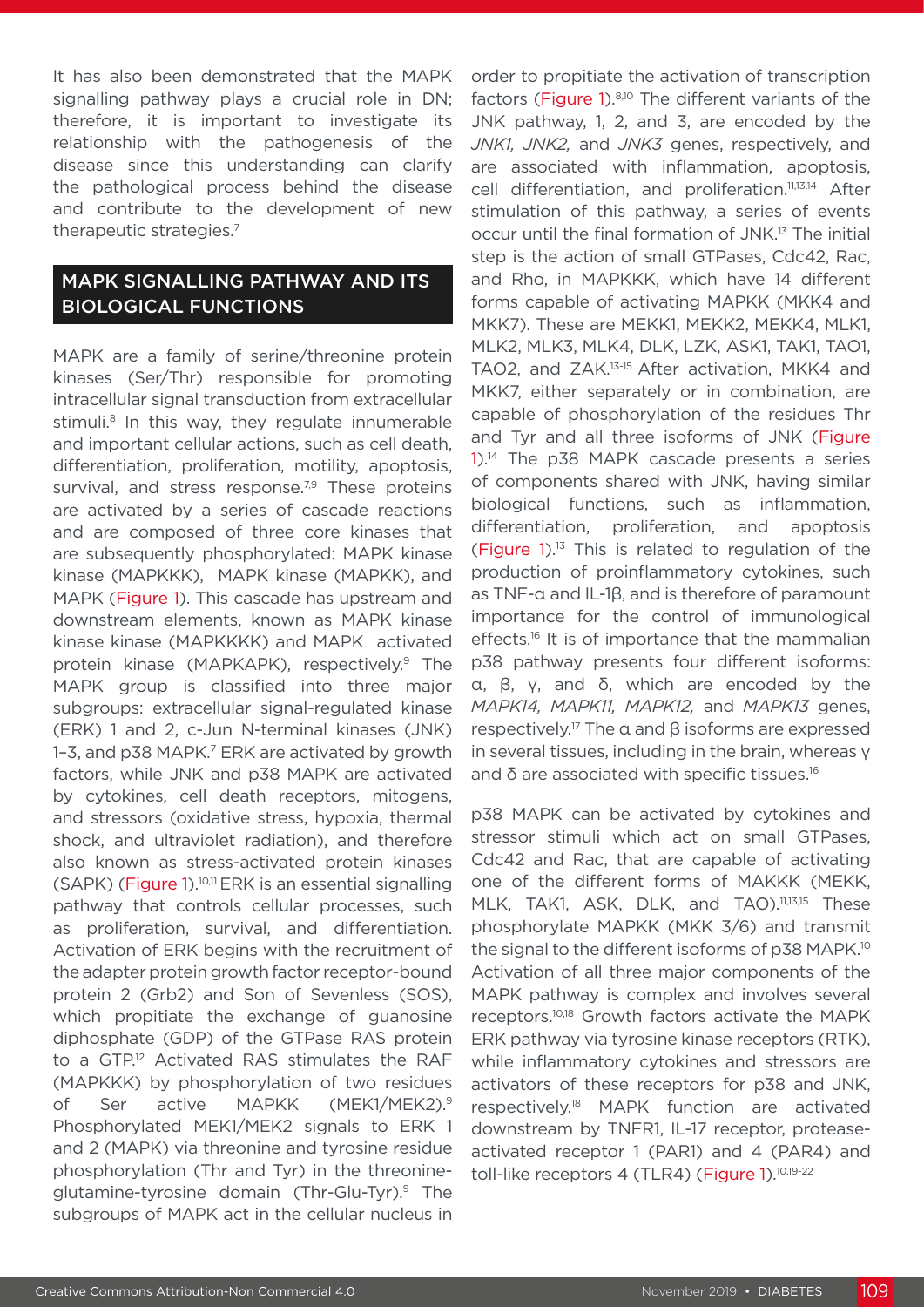### DOES THE MAPK SIGNALLING PATHWAY INFLUENCE THE PATHOGENESIS OF DIABETIC NEPHROPATHY?

MAPK signalling pathway is related to inflammatory, oxidative, and apoptotic processes and therefore has a crucial role in DN development.8 Among mechanisms proposed to explain the activation of MAPK components in DN are insulin, high glucose levels, oxidative stress, inflammation, and angiotensin II.8,22-25 It is well known that diabetes promotes glucose cell deficiency, which is associated with insulin resistance and compensatory hyperinsulinaemia.26 Moreover, iatrogenic hyperinsulinaemia may occur in Type 1 and Type 2 diabetes mellitus by insulin treatment, one of the most effective strategies to delay the disease.23 The presence of insulin in both situations can lead to kidney damage through MAPK pathway activation.<sup>27</sup>

Insulin directly activates all three MAPK pathways and could also indirectly produce an excess of H<sub>2</sub>O<sub>2</sub> in podocytes, a compound related to oxidative stress and therefore associated with activation of the MAPK pathway.<sup>23,24,27</sup> Although ERK, JNK, and p38 MAPK are phosphorylated in response to insulin, the pathway that mediates this process is only well established for ERK1 and ERK2.27 This mechanism has a series of reactions that begins with the binding of insulin to its cognate receptor. The phosphorylation of the insulin receptor substrate (IRS) 1 and 2, which is an important adapter for Grb2 and SOS, results in ERK activation.27

Alongside hyperinsulinaemia, high glucose levels activate the MAPK cascade via many approaches, such as the polyol pathway, oxidative stress, and accumulation of AGE.<sup>28</sup> It has been demonstrated that renal tubular epithelial cells (NRK-52E) exposed to a high glucose medium activated ERK, JNK, and p38 MAPK and that renal proximal tubular epithelial cells (HK-2) incubated in high glucose concentration caused activation of the p38 MAPK pathway, which was associated with increased cell apoptosis.<sup>7,29</sup> Activation of MAPK components is also mediated by inflammation, and vice versa.<sup>8,30</sup> Inflammatory cytokines and growth factors, such as IL-1 and TNF-α are associated with interstitial fibrosis in diabetic patients and experimental models.<sup>21</sup> TNF-α activates all three groups of MAPK signalling pathways, JNK and p38-MAPK are also stimulated by IL-1.<sup>10,30,31</sup> Studies have shown that p38 MAPK and ERK are activated in human podocyte cells by IL-17RA and that p38 MAPK is phosphorylated in the kidney of diabetic rats and in rat mesangial cells (HBZY-1) by TLR4.19,22

Additional studies have revealed that angiotensin II activates ERK1 and ERK2 from proximal tubule cells *in vitro* through processes that include angiotensin II receptors.25,32,33 A model performed in the human embryonic kidney (293 cells) identified the fundamental role of angiotensin II and its receptor angiotensin Type II 1a receptor (AT1aR) in ERK1 and ERK2 activation. Stimulation of the receptor AT1aR by angiotensin II mediates downstream ERK phosphorylation by two distinct mechanisms: heterotrimeric guanine nucleotidebinding protein (G protein) and β-arrestin. The G protein (Gαq/11) stimulates protein kinase C (PKC) and downstream signalling that promotes activation of RAF-1, MEK, and ERK.<sup>34</sup>

Many other receptors with different functions are related to phosphorylation of the MAPK pathway in DN.19-21,35 In an *in vitro* study with mesangial cells, ERK 1 and ERK2 activation was PAR-1 dependent, related to fibronectin production by increasing TGF-β signalling.20 It has also been shown that the production of AGE stimulated the synthesis of kallikrein and activated PAR-4, promoting stimulation of the p38 MAPK pathway, which led to C-C Motif Chemokine Ligand 2 (CCL2), IL-8, and IL-6 production.<sup>21</sup>

The interaction of AGE with its cognate receptor (RAGE) promoted the production of reactive oxygen species in mesangial cells, which in turn stimulated the non-receptor Tyr kinases (NRTK) of the Src family. Consequently, Src/ NRTK phosphorylated phosphatidylinositol 3-kinase (PI3K) to activate RAS, RAF, MEK, ERK1, and ERK2, leading the expression of insulin-like growth factor 1 (IGF-1), fibronectin, collagen, and TGF-β. 35

MAPK phosphorylation is an event that promotes a series of reactions. The classical mechanism of action of MAPK is divided into two steps: firstly, its phosphorylation occurs in the cellular cytoplasm, and then it is translocated to the nucleus, where it activates several transcription factors through the phosphorylation of its Ser and Thr residues.8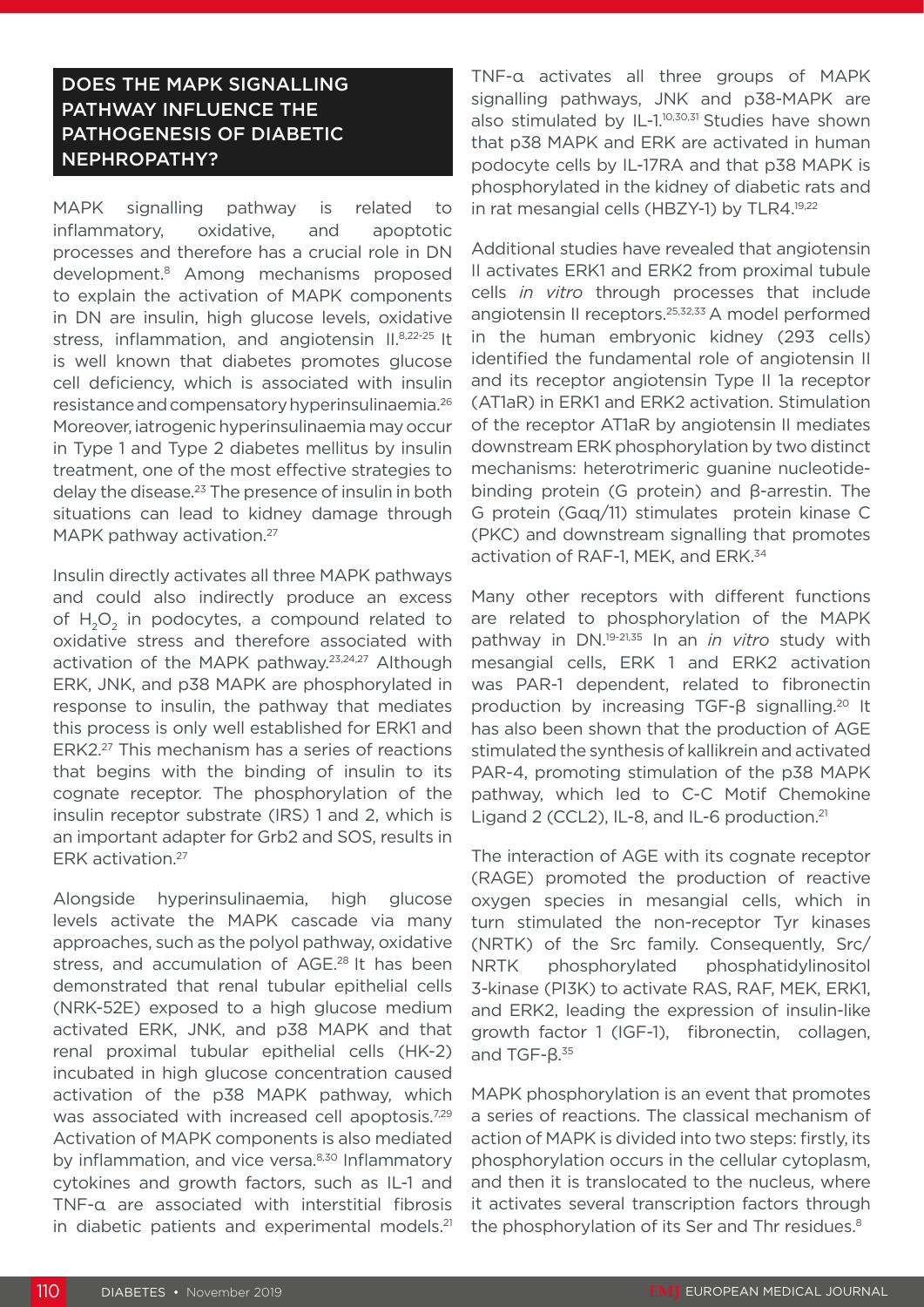Among the transcription factors stimulated by MAPK that mediate inflammation in DN is NFκB.8 This protein is associated with increased extracellular matrix (ECM) accumulation and renal fibrosis through the production of TGF-β1;<sup>36</sup> furthermore, NF-κB plays an important role in the production of inflammatory cytokines, such as TNF-α and IL-6, which are associated with the pathogenesis of DN.8

MAPK pathway inactivation contributes to reduced expression of inflammatory (TNF-α, NF-κB, and IL-6) and apoptotic elements (Bax and caspase-3) in DN, its phosphorylation is also related to the increase of adhesion molecules, which, in association with cytokines, promotes cell death.<sup>8</sup>

#### Table 1: Possible therapeutic strategies for inhibition of MAPK cascade in DN.

| Pathway related to<br>diabetic nephropathy<br>development | <b>Possible therapeutic</b><br>strategy                                                                                                                                                                                        | <b>Results</b>                                                                                                                                                                                                                                                                                                                                              | Reference                 |
|-----------------------------------------------------------|--------------------------------------------------------------------------------------------------------------------------------------------------------------------------------------------------------------------------------|-------------------------------------------------------------------------------------------------------------------------------------------------------------------------------------------------------------------------------------------------------------------------------------------------------------------------------------------------------------|---------------------------|
| MAPK/ACE/Ang II/TGF- ß1                                   | C66, a curcumin analogue<br>already related to anti-<br>inflammatory effects.                                                                                                                                                  | C66 treatment promoted<br>inhibition of ERK, JNK, and<br>p38 MAPK in renal tubular<br>epithelial cells (NRK-<br>52E) and in diabetic mice<br>kidneys. As a consequence,<br>there was a reduction<br>in gene and protein<br>expression of ACE, Ang<br>II, and TGF-ß1, which was<br>associated with the kidney<br>injury improvement in the<br>in vivo model. | Pan et al. <sup>7</sup>   |
| MAPK/NF-KB/TGF-β1<br>and<br>TGF-β1/MAPK/fibronectin       | Apigenin, a flavonoid<br>abundant in fruits<br>and vegetables that<br>has antioxidant<br>anti-inflammatory,<br>antiapoptotic,<br>antimutagenic biological<br>activities.                                                       | Apigenin administration<br>reduced oxidative<br>stress, apoptosis,<br>inflammation, and fibrosis<br>in streptozotocin-induced<br>diabetic nephropathy rats<br>via inhibition of MAPK/<br>NF-KB/TGF-ß1 and<br>TGF-β1/MAPK/fibronectin<br>pathways.                                                                                                           | Malik et al. <sup>8</sup> |
| TLR4/p38-MAPK                                             | Oridonin, a compound<br>isolated from the Chinese<br>medicinal herb Rabdosia<br>rubescens already<br>associated with anti-<br>tumour, anti-inflammatory,<br>immunoregulatory,<br>antioxidant, and<br>antibacterial properties. | Oridonin reduced<br>inflammatory cell<br>infiltration and<br>inflammatory cytokine<br>production in T2DM rat<br>model and HG-treated<br>rat mesangial cells by<br>suppressing the TLR4/p38-<br>MAPK pathway.                                                                                                                                                | Li et al. <sup>22</sup>   |
| ERK1/2                                                    | Astragaloside IV, one<br>active ingredient<br>of Radix Astragali,<br>which has antioxidant,<br>anti-inflammatory, and<br>immunoregulatory effects.                                                                             | Astragaloside IV<br>prevented kidney<br>damage in iatrogenic<br>hyperinsulinaemic diabetic<br>rats by downregulating<br>ERK1/2 activation.                                                                                                                                                                                                                  | He et al. $23$            |
| ROS/ERK1/2                                                | Recombinant human<br>EC-SOD (rhEC-SOD), a<br>synthetic compound that<br>has anti-inflammatory<br>activities.                                                                                                                   | rhEC-SOD administration<br>improved streptozotocin-<br>induced diabetic<br>nephropathy, promoting<br>reduction in death rates,<br>kidney weight/body weight<br>ratio and fibrosis change<br>through the suppression<br>of ROS/ERK1/2 signalling<br>pathway.                                                                                                 | Kuo et al. <sup>24</sup>  |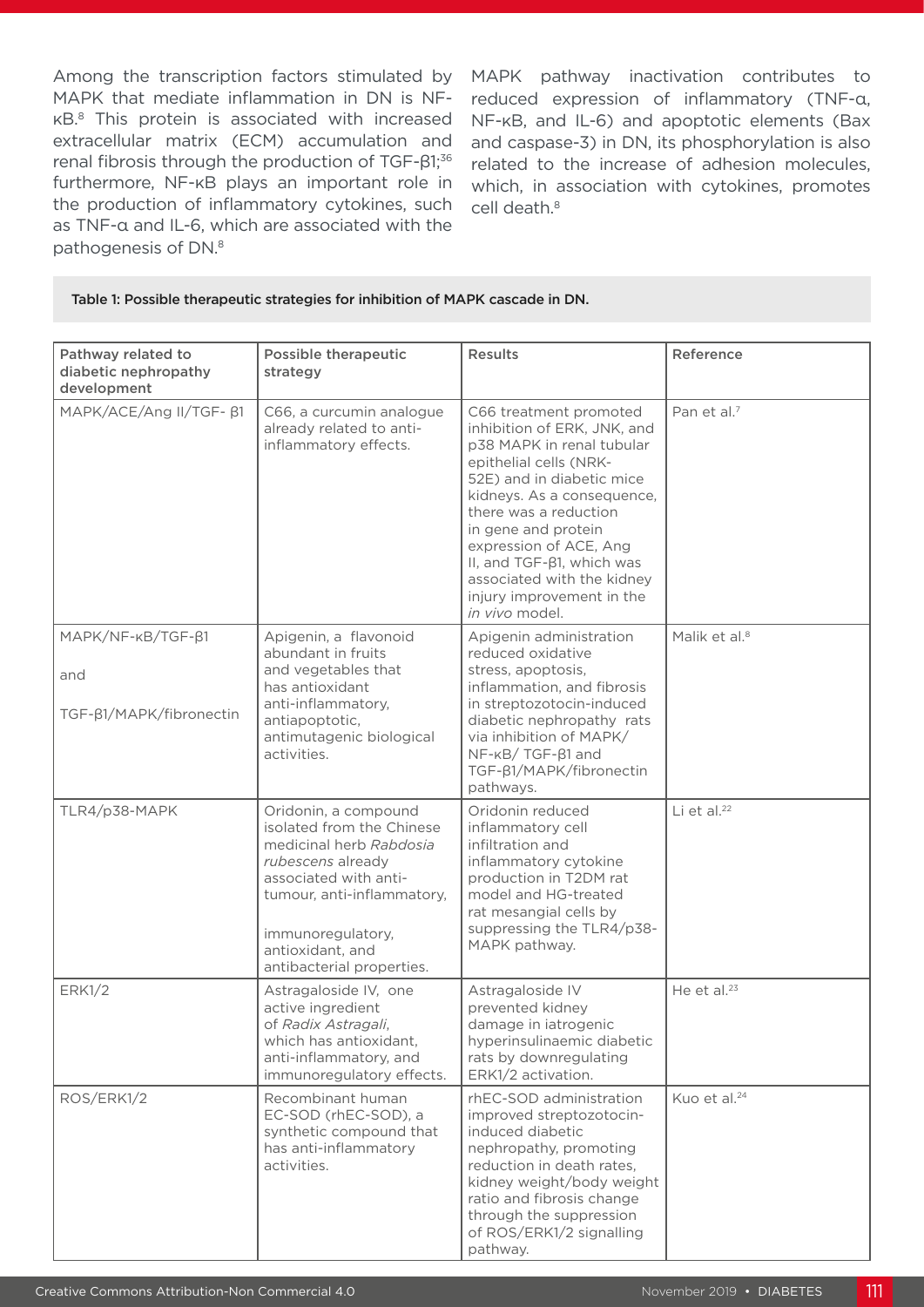#### Table 1 continued.

| p38 MAPK          | Pentosan polysulfate, a<br>semisynthetic sulfated<br>polysaccharide that is<br>used for the treatment of<br>interstitial cystitis.                                                              | Pentosan polysulfate<br>attenuated apoptosis<br>and inflammation by<br>downregulating activation<br>of the p38 MAPK pathway<br>in high glucose treated<br>human renal proximal<br>tubular epithelial cells (HK<br>$(2)$ . | Chen et al. <sup>29</sup>  |
|-------------------|-------------------------------------------------------------------------------------------------------------------------------------------------------------------------------------------------|---------------------------------------------------------------------------------------------------------------------------------------------------------------------------------------------------------------------------|----------------------------|
| p38 MAPK          | Fangchinoline, an alkaloid<br>isolated from Stephania<br>tetrandra Radix (Stephania)<br>that possess anti-<br>inflammatory, anti-oxidant,<br>anti-hyperglycaemic, and<br>anti-cancer activities | Treatment with<br>fangchinoline inhibited p38<br>MAPK in streptozotocin-<br>induced diabetic<br>nephropathy, with<br>consequent reduction of<br>the expression of TNF-a,<br>MMP-9, and COX-2.                             | Jiang et al. <sup>30</sup> |
| TGF-B/MAPK/PPAR-y | Huangqi decoction, a<br>therapeutic element<br>comprising Poria.<br>Trichosanthes.<br>Ophiopogon, Schisandra,<br>Licorice, and Renmannia<br>that is used for treatment<br>of diabetes in China. | Huangqi decoction<br>alleviated streptozotocin-<br>Induced rat diabetic<br>nephropathy by<br>suppressing TGF-B/MAPK/<br>PPAR-y signalling.                                                                                | Han et al. <sup>42</sup>   |
| ROS/MAPK/NF-KB    | Gigantol, a compound<br>derived from medicinal<br>orchids that has anti-<br>osmotic, antioxidant,<br>antispasmodic,<br>antinociceptive, and anti-<br>inflammatory bioactivities.                | Gigantol was able to<br>improve high glucose-<br>evoked nephrotoxicity<br>in mouse glomerulus<br>mesangial cells (MES) by<br>inhibiting the ROS/MAPK/<br>NF-KB signalling pathway.                                        | Chen et al. <sup>43</sup>  |

ACE: Angiotensin-converting enzyme; Ang II: Angiontesin II; C66: (2E,6E)-2,6-bis(2-(trifluoromethyl) benzylidene) cyclohexanone; DN: diabetic nephropathy; ERK: extracellular signal-regulated kinase; JNK: c-Jun N-terminal kinase; PPAR-γ: receptor peroxisome proliferator-activated receptor-γ; ROS: reactive oxygen species; TGF-β1: transforming growth factor beta 1; TLR4: toll-like receptors 4.

MAPK phosphorylation promotes apoptosis, infiltration of inflammatory cells, ECM synthesis, and renal inflammation and dysfunction, and is therefore important for kidney disease pathogenesis.<sup>7,8</sup>

A significant reduction of the fibrotic area of glomeruli and renal tubules occurred in a Type 1 diabetic mouse model through the use of JNK inhibitor SP600125, ERK inhibitor PD98059, and p38 inhibitor SB203850. Gene expression of TNF-α, IL-6, and iNOS was also decreased in renal tissues after treatment with these MAPK inhibitors.<sup>37</sup> Though phosphorylated ERK and phosphorylated p38 were detected in various renal components of kidneys specimens of individuals with DN, such as podocytes, tubular epithelial cells, mesangial cells, and endothelial cells, only phosphorylated ERK correlated with the progression of glomerular lesions.<sup>38</sup>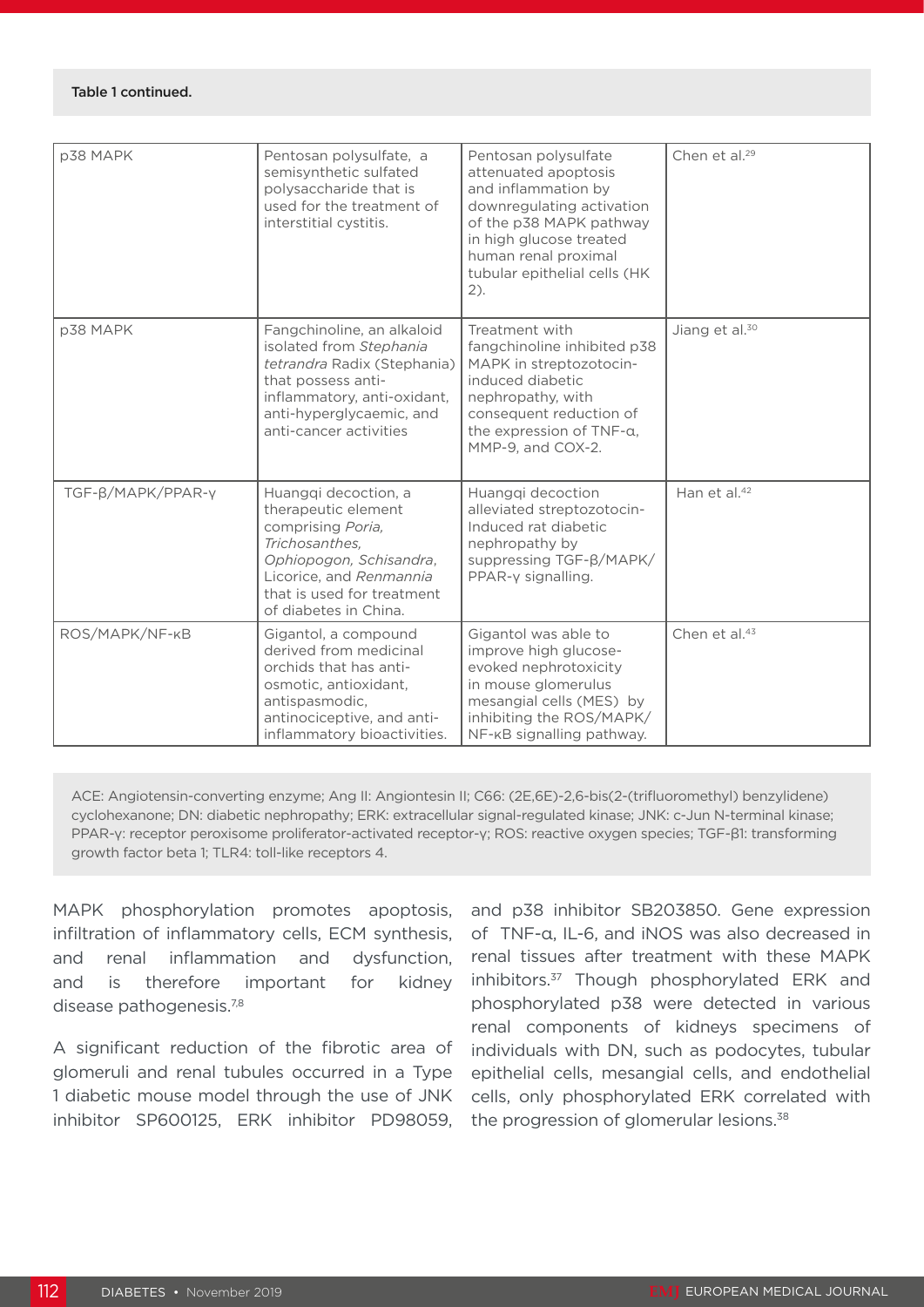In DN, ERK pathway elements (MEK 1, MEK 2, ERK 1 and ERK 2) were expressed more in the glomerular mesangial and epithelial renal cells of kidney tissues.39 In the context of hyperglycaemia, the JNK pathway is associated with mesangial cell proliferation and fibronectin expression, whereas p38 MAPK is predominantly expressed in diabetic tubules and therefore related to tubular lesions.<sup>29,40</sup> TGF-β is located in this same p38 MAPK region, which indicates a correlation between p38 MAPK in TGF-β-mediated renal fibrosis.29

p38 MAPK induce renal tubular cell apoptosis and their suppression promotes a reduction in apoptosis and improves renal dysfunction.<sup>29</sup> Phosphorylated p38 MAPK also increases levels of TNF-α, IL-1, IL-6, and IL-8, promoting glomerulonephritis and DN development;<sup>41</sup> thus, inhibition of the p38 MAPK pathway promotes the reduction of inflammation and fibrosis, improving manifestations of kidney disease.<sup>30,37</sup>

The MAPK pathway directly promotes the renin–angiotensin–aldosterone system (RAAS), which contributes to the pathogenesis of DN.<sup>7,37</sup> ERK1, ERK2, JNK, and the p38 MAPK pathway were directly involved in angiotensin-converting enzyme (ACE) production in a study *in vitro* with renal tubular epithelial cells (NRK-52E).<sup>7</sup> Similarly, administration of MAPK inhibitors promoted reduced gene expression of angiotensinogen or renin in renal tissues, and JNK signalling was especially associated with downregulation of the ACE/angiotensin II pathway.37

Several studies about possible therapeutic strategies for inhibition of MAPK cascade in DN have been developed in recent years (Table 1).<sup>7,8,42,43</sup> It was demonstrated that two drugs, metformin and glucagon-like peptide-1–based therapies (GLP-1), already effective in treating diabetes, also corroborate the improvement of DN by inhibiting components of the MAPK pathway.<sup>44-47</sup> A study *in vitro* showed that metformin inhibits ERK1, ERK2, and p38 MAPK phosphorylation in mouse mesangial cells exposed to high glucose levels, while a streptozotocin-induced diabetic nephropathy rat model provided evidence that GLP-1 inhibited p38 MAPK activity via GLP1 receptor, which improves inflammation and fibrosis in the kidneys.<sup>44-45</sup>

### **CONCLUSION**

DN is a serious complication of diabetes and directly contributes to the development of chronic kidney disease. This is associated with high mortality, morbidity, and high costs in public healthcare; therefore, it is important to understand its aetiopathogenesis because this is not yet completely elucidated. It has been demonstrated that the pathogenesis of DN is complex and involves several interactions and mechanisms, such as the MAPK signalling pathway. The MAPK signalling pathway is crucial for cellular responses and in DN it can be affected by many factors that are closely associated with the pathophysiology of the disease. Stimulation of the pathway promotes deregulation of renal tissue function, which in turn promotes a pathological process that leads to kidney fibrosis, contributing to the development of ESRD. Understanding the association of this biological pathway with DN is fundamental for better clarification of the aetiopathogenesis of the disease and for the development of new therapeutic strategies for prevention, improved quality of life, and the reduction of costs for public health.

#### References

- Sanajou D et al. AGE-RAGE axis blockade in diabetic nephropathy: Current status and future directions. Eur J Pharmacol. 2018;833:158-64.
- 2. Breyer MD, Susztak K. Developing treatments for chronic kidney disease in the 21st century. Semin Nephrol. 2016;36(6):436-47.
- 3. John S. Complication in diabetic

nephropathy. Diabetes Metab Syndr. 2016;10(4):247-9.

- 4. United States Renal Data System (USRDS). Chronic kidney disease (CKD) in the United States. 2018. Available at: https://www.usrds. org/2018/view/Default.aspx. Last accessed: 16 May 2019.
- 5. International Diabetes Federation

(IDF). IDF diabetes atlas 8th edition. 2017. Available at: https:// diabetesatlas.org/resources/2017 atlas.html. Last accessed: 15 April 2019.

6. de Lima RM et al. Do GST polymorphisms influence in the pathogenesis of diabetic nephropathy? Mol Cell Endocrinol.